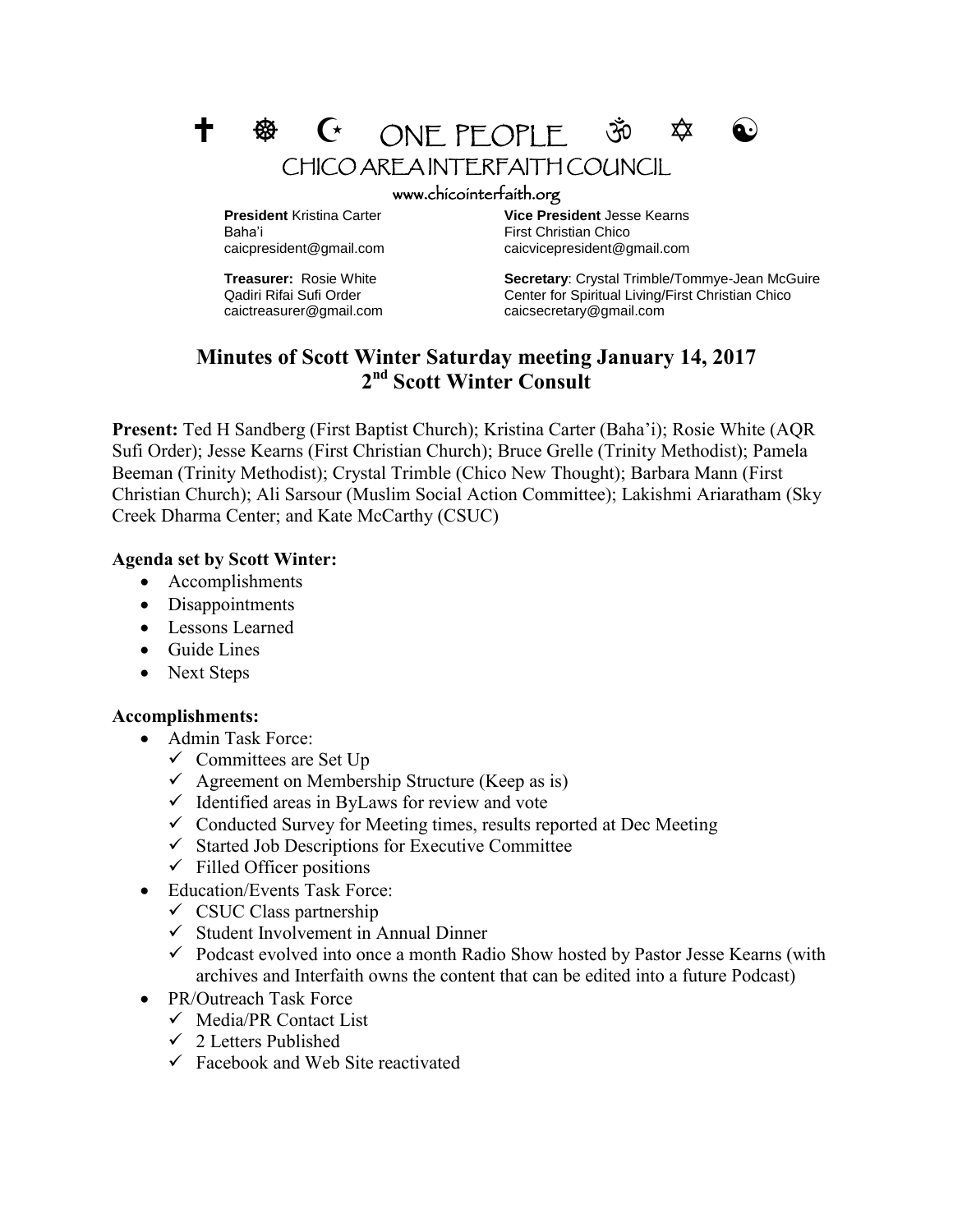What made these accomplishments possible? Can they be part of the structure/systems in place to keep the momentum going? How the CAIC functions?

- Investment/Commitment of time
- Empowering the Strengths of each individual in the group
- Align Actions to Strategies
- More effective Leadership (Complying with ByLaws)
- Weathered a Crisis
- Friendship/bonds lend to greater investment
- Higher Trust/Confidence

Some discussion on clarifying that the CAIC members are Board Members and that the Officers make up the Executive Committee. This was clarified because it was stated that the Officers need to know what their roles entail and there also needs to be a plan to nurture the next in line for each Officer position. Also discussed that a plan should be in place so that Faith Leaders could be developed into Interfaith Leaders.

Scott said that when you give people opportunities to use their skills and recognize them then people are excited and willing to be part of something.

Systems need to be in place to promote a system that continually encourages people to be part of the Interfaith Council and then within the Council to be part of the Officer positions. Structuring the Committees to have Co-Chairs (one an officers and one a member) can naturally create a mentoring opportunity for the member to then step into an officers position.

Scott said that our Monthly meeting should be part of our program/education and to encourage attendees to be part of the Interfaith Council. He asked, "How do you want your people to feel when they leave the meetings?"

When discussing producing events. He said to asked us to think about what is the event wanting to accomplish? If it's a fundraiser, How much money do you want to make? Establishing a target will then rally people around it.

We have enough WHY to our programs and events, need to make sure we have a good feelings about what we have done. Learn from them and make adjustments to align with your mission and programing goals.

It was suggested to have quarterly forums that could highlight what there is within our community that people can help in. For example having Laura Cootsona speak about Homelessness in Chico.

How do we position ourselves within these areas? Again with homelessness how do we as an Interfaith organization position ourselves in that need?